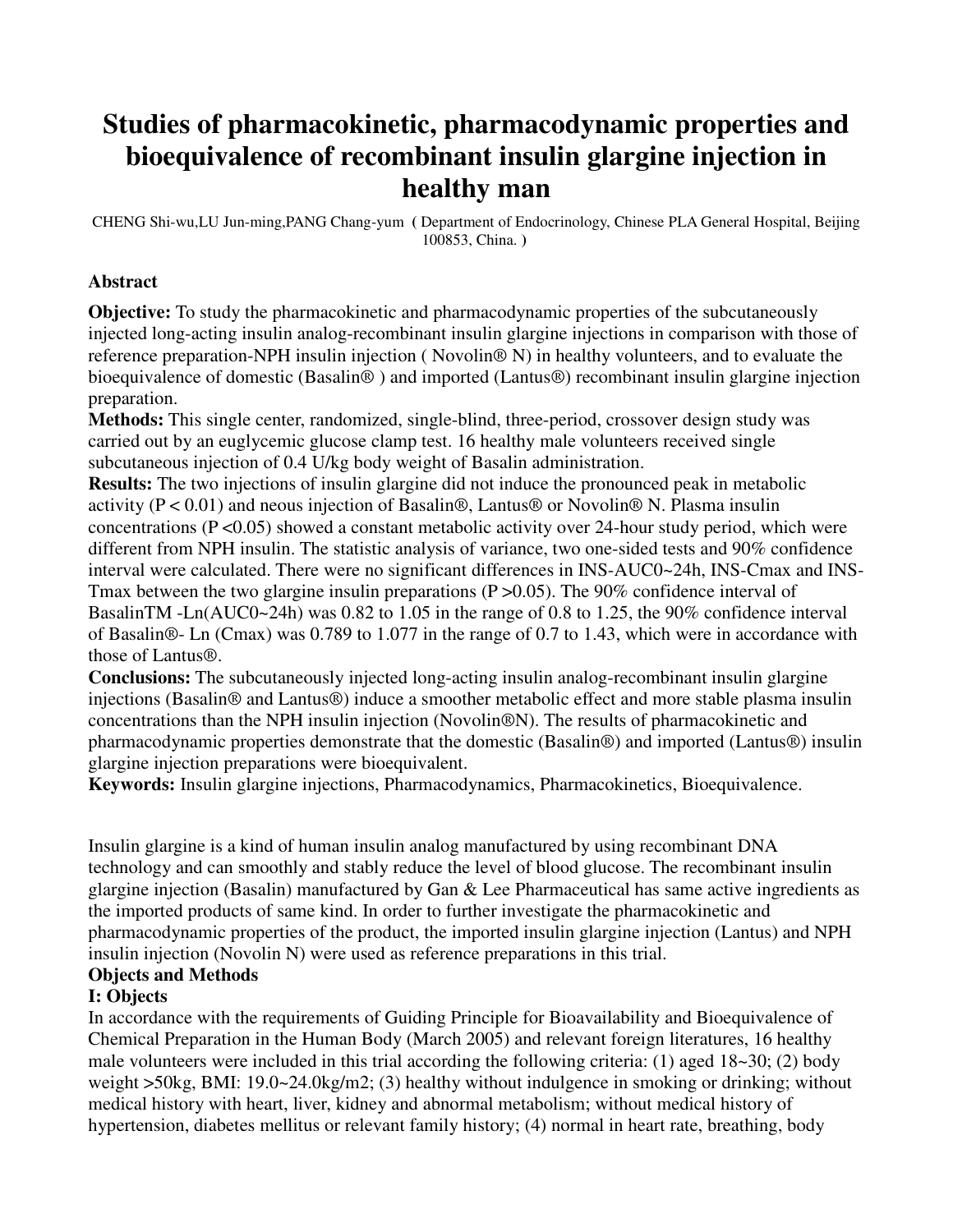temperature, blood pressure, hepatic and renal functions and blood routine upon examination, negative insulin antibody, normal serum lipid profile and normal blood glucose level according to 75g OGTT test (WHO criteria of 1999); (5) no taking other drugs in two weeks before and during the period of trial, no smoking, drinking or drinking other beverage containing caffeine; (6) voluntary to participate in this trial sign the informed consent before the trial.

# **II: Methods**

# **1. Study Design and Flow**

This trial adopts a single center, randomized, single-blind and crossover design.

Basalin and Lantus were administrated in all 16 objects, and Novolin N was administered to only 6 of them. All objects were randomized into 2 groups, firstly administered with Basalin and Lantus, respectively. The trial lasted for 5~8 weeks for each object, including the physical examination in the 1st week. The first kind of insulin was administered in one day in the 2nd week, the second kind of insulin 2 weeks later; Novolin N was administered to 6 of them another 2 weeks later. All objects kept fasting in the night before the trial. The necessary glucose infusion rates (GIR) was used to conduct venous puncture in the forearms at both sides with needle tube reserved, one for infusion of insulin and 20% glucose (respectively connected to Injectomat C-IS and INCA-ST positivedisplacement pump manufactured by Fresenius; both were connected to CLAMP intelligent glucose clamp system manufactured by EKF); the other side for blood collection in the trial (with forearm kept in 60°C constant temperature cabinet to maintain artery of venous blood), infused with normal saline when blood was not collected. Prompt insulin (Novolin R, 40 U/ml, produced by NovoNordisk) was continuously infused at a constant rate (0.15mU/kg/min) to keep blood glucose concentrations constant at 5.0 mmol/L. Venous blood glucose was measured once every 30 min (BIOSEN 5030 automatic blood glucose/lactic acid analyzer, glucose oxidase electrode, manufactured by EKF). GIR was adjusted according to the blood glucose level to reach stable glucose state. And 2 hours later, 0.4U/kg insulin (Basalin, Lantus or Novolin N) was subcutaneously injected at the position 5cm away from navel, then venous blood was collected respectively every 30min to measure the blood glucose level and every 60min to measure insulin and C-peptide concentration. GIR was adjusted with the save method to keep blood glucose concentrations constant at 5.0 mmol/L for 24h. The trail lasted 26h, all objects kept lying with water but not food given.

# **2. Candidate drug**

Basalin was provided by Gan & Lee Pharmaceutical, the reference drug and other candidate drugs were supplied by PLA General Hospital's drug section. All candidate drugs were kept in 2~8°C refrigerator. **3. Collection of samples and data**

The serums of all objects were separated after the examination and stored in -80°C refrigerator for central test.

Blood glucose measurement was carried out with glucose oxidase electrode method by using BIOSEN 5030 automatic blood glucose/lactic acid analyzer manufactured by EKF, CV <1.5%.

Insulin measurement was carried out with chemiluminescent method by using Access Immunoassay System manufactured by BECKMAN Coulter, the kits (lot No.: 714362) were purchased from BECKMAN Coulter in the range of 0.03~300mU/L. The recovery rates of two standard insulin products of different concentration (36.75 mU/L, 104.90 mU/L) were 90.37% and 94.54%, respectively. Cross reaction rates were measured for the standard products of two kinds with three different concentrations before the measurement of sample due to the insulin measured in the trail was insulin analog, and the results were 88.10% (Basalin) and 86.87% (Lantus), respectively. Intra-assay and inter-assay coefficients of variation (CV) of insulin-quality control serum with three different concentration (manufactured by Bio-Rad, lot No.: 40190) were measured, the results were intra-assay  $CV < 5.0\%$  and inter-assay  $< 10.0\%$ . C-peptide was measured with chemiluminescent method. **III: Statistical Analysis of Trial Data and Bioequivalence Determination Criteria**

SPSS 10.0 statistical software was used for statistical analysis.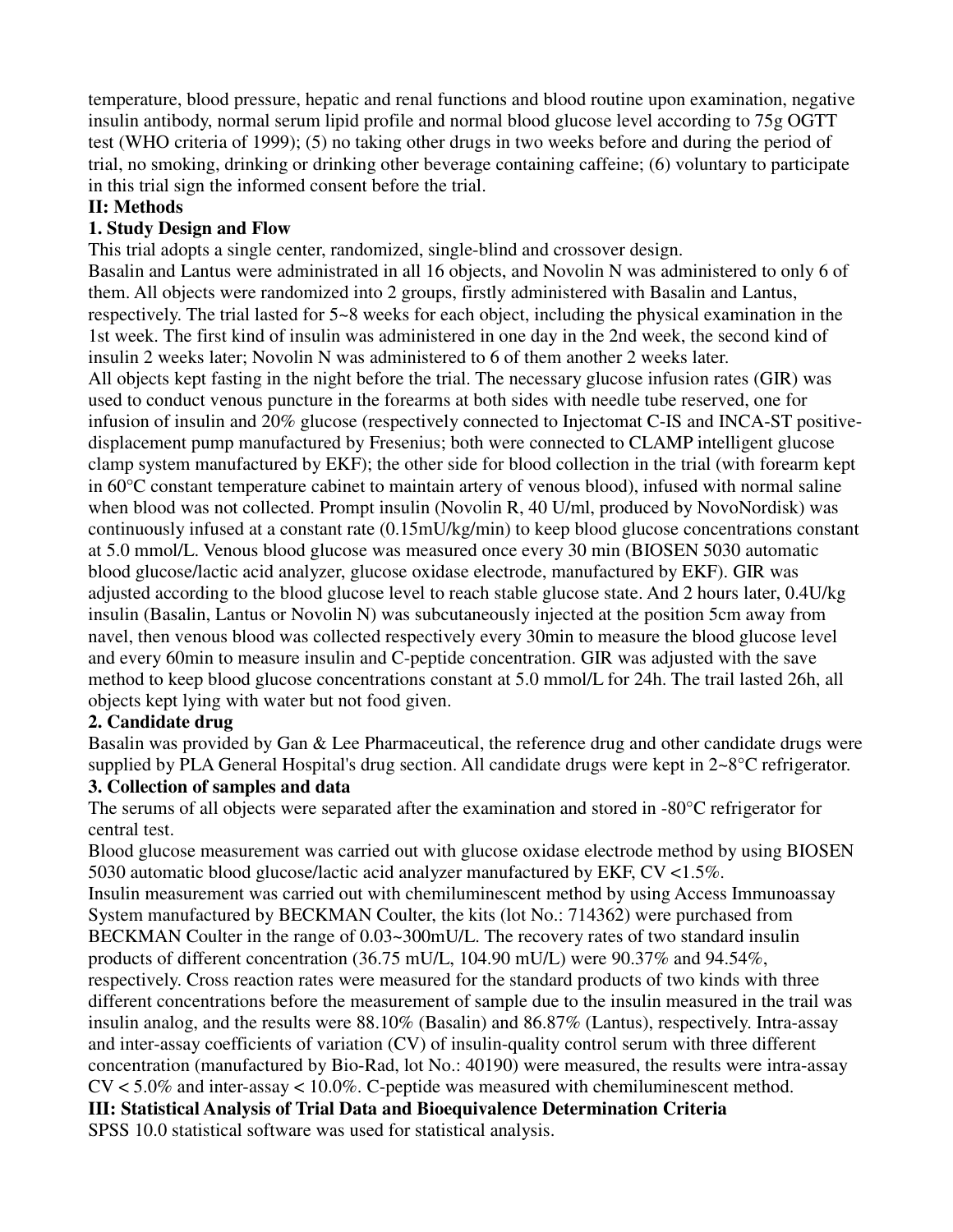Statistical description was done by mean value  $\pm$  standard deviation of measurement data of different injections. The area below the curve was calculated with trapezoidal method. The inter-assay deviation was compared with analysis of variance (ANOVA).

Main pharmacokinetic parameters Cmax and Tmax were taken as the measured value, and significance of Ln(Cmax) and (AUC0gt) was measured with ANOVA. The inter-drug bioequivalence was evaluated with the statistic analysis two one-sided tests and 90% CI calculation. If the candidate preparation- Ln (AUC0gt) was in the range of 80% to 125% of the reference preparation and candidate preparation -Ln(Cmax) was in the range of 70% to 143% of reference preparation, it could be determined the candidate drug was bioequivalent to the reference preparation. If there were no significant differences upon the rank test of Tmax, it could be determined the candidate preparation was bioequivalent to the reference preparation.

#### **Results**

## **I: General Information of Objects**

Total 16 volunteers were aged 24.4±3.8 and their BMI was 21.06±1.65kg/m2. All objects completed the trial according to the schedule without adverse drug reaction and other adverse events till the end of the trial.

## **II: Pharmacokinetic and Pharmacodynamic Parameters**

Table-1: Comparison of pharmacokinetic and pharmacodynamic parameters among subcutaneous injection of Basalin, Lantus and Novolin N ( $\nabla + \Omega$ ).

| Item                           | Basalin (G1)<br>$(n = 16)$ | Lantus (G2)<br>$(n = 16)$ | Novolin N(N)<br>$(n=6)$ | <b>RING IS ANTIFATION AT EUGHTMANDER OF AUSTRALIANALLY EMILIER EMANUS CONTRACTED SURPLEMENTATION COMMUNICATION INTERNATIONALLY (TWO):</b><br>P value |         |         |
|--------------------------------|----------------------------|---------------------------|-------------------------|------------------------------------------------------------------------------------------------------------------------------------------------------|---------|---------|
|                                |                            |                           |                         | G1 vs G2                                                                                                                                             | G1 vs N | G2 vs N |
| Pharmacodynamic parameter      |                            |                           |                         |                                                                                                                                                      |         |         |
| GIR                            |                            |                           |                         |                                                                                                                                                      |         |         |
| Basal GIR (mg·kg-1-min-1)      | $2.96 \pm 0.88$            | $3.03 + 0.55$             | $3.21 \pm 0.45$         | >0.05                                                                                                                                                | >0.05   | >0.05   |
| GIRmax (mg-kg-1-min-1)         | $6.99 \pm 1.07$            | $7.30 \pm 1.06$           | 11.80±0.98              | >0.05                                                                                                                                                | < 0.01  | < 0.01  |
| Tmax(h)                        | $7.38 \pm 3.29$            | $7.25 \pm 2.78$           | $4.58 \pm 1.16$         | >0.05                                                                                                                                                | < 0.05  | < 0.05  |
| $AU$ $O$ $\neg$ $-4h$ $(q/kq)$ | $1.03 + 0.20$              | $1.05 \pm 0.15$           | $1.25 \pm 0.20$         | >0.05                                                                                                                                                | < 0.05  | < 0.05  |
| $AU$ $O$ ~ $8h(q/kq)$          | $2.53 \pm 0.44$            | $2.60 \pm 0.33$           | $3.61 \pm 0.34$         | >0.05                                                                                                                                                | < 0.01  | < 0.01  |
| AUCO~16h(g/kg)                 | $5.33 \pm 0.74$            | $5.50 + 0.66$             | $6.78 \pm 0.63$         | >0.05                                                                                                                                                | < 0.01  | < 0.01  |
| AU CO~24h(g/kg)                | $7.82 \pm 1.05$            | $8.01 \pm 0.86$           | $9.15 \pm 0.99$         | >0.05                                                                                                                                                | < 0.05  | < 0.05  |
| Hharmacokinetic parameter      |                            |                           |                         |                                                                                                                                                      |         |         |
| Ins conc.                      |                            |                           |                         |                                                                                                                                                      |         |         |
| Basal (mU/L)                   | $14.83 \pm 5.60$           | 15.34±6.80                | 12.90±5.37              | >0.05                                                                                                                                                | >0.05   | >0.05   |
| $Cmax$ (mU/L)                  | 39.87±8.79                 | 43.50±10.68               | 54.79±8.59              | >0.05                                                                                                                                                | < 0.05  | < 0.05  |
| Tmax(h)                        | 12.19±5.78                 | 12.56±5.53                | $5.67 \pm 1.63$         | >0.05                                                                                                                                                | < 0.05  | < 0.05  |
| AU CO~24h [(mU/L)-h]           | $4.88 \pm 1.00$            | $5.28 \pm 1.16$           | $3.97 + 0.75$           | >0.05                                                                                                                                                | < 0.05  | < 0.05  |
| C-peptide conc.                |                            |                           |                         |                                                                                                                                                      |         |         |
| Basal (ng/ml)                  | $1.83 \pm 0.68$            | $1.75 \pm 0.32$           | $1.67 + 0.31$           | >0.05                                                                                                                                                | >0.05   | >0.05   |
| Cmin(nq/ml)                    | $0.72 \pm 0.22$            | $0.58 + 0.12$             | $0.61 \pm 0.11$         | >0.05                                                                                                                                                | >0.05   | >0.05   |
| Tmin(h)                        | $19.63 \pm 4.03$           | 18.38±4.93                | 14.67±5.77              | >0.05                                                                                                                                                | >0.05   | >0.05   |
| AU CO~24h [(ng/ml) -h]         | 32.89±11.22                | 29.49±5.14                | 34.08±7.19              | >0.05                                                                                                                                                | >0.05   | >0.05   |

See Table 1 for the fasting blood glucose (FBG) and basal glucose (after 2h treatment) in normal glucose clamp test and average blood glucose levels after subcutaneous injection of Basalin, Lantus and Novolin N (after 2~26h treatment) among 3 groups of objects. There were no significant differences in FBG, basal glucose and blood glucose among 3 groups in the trial period  $(P > 0.05)$ . In the trial period, the levels of blood glucose in 3 groups were kept 5.0mmol/L and the CVs were maintained within 10%.

After Basalin or Lantus was subcutaneously injected, in vivo insulin activity represented by GIR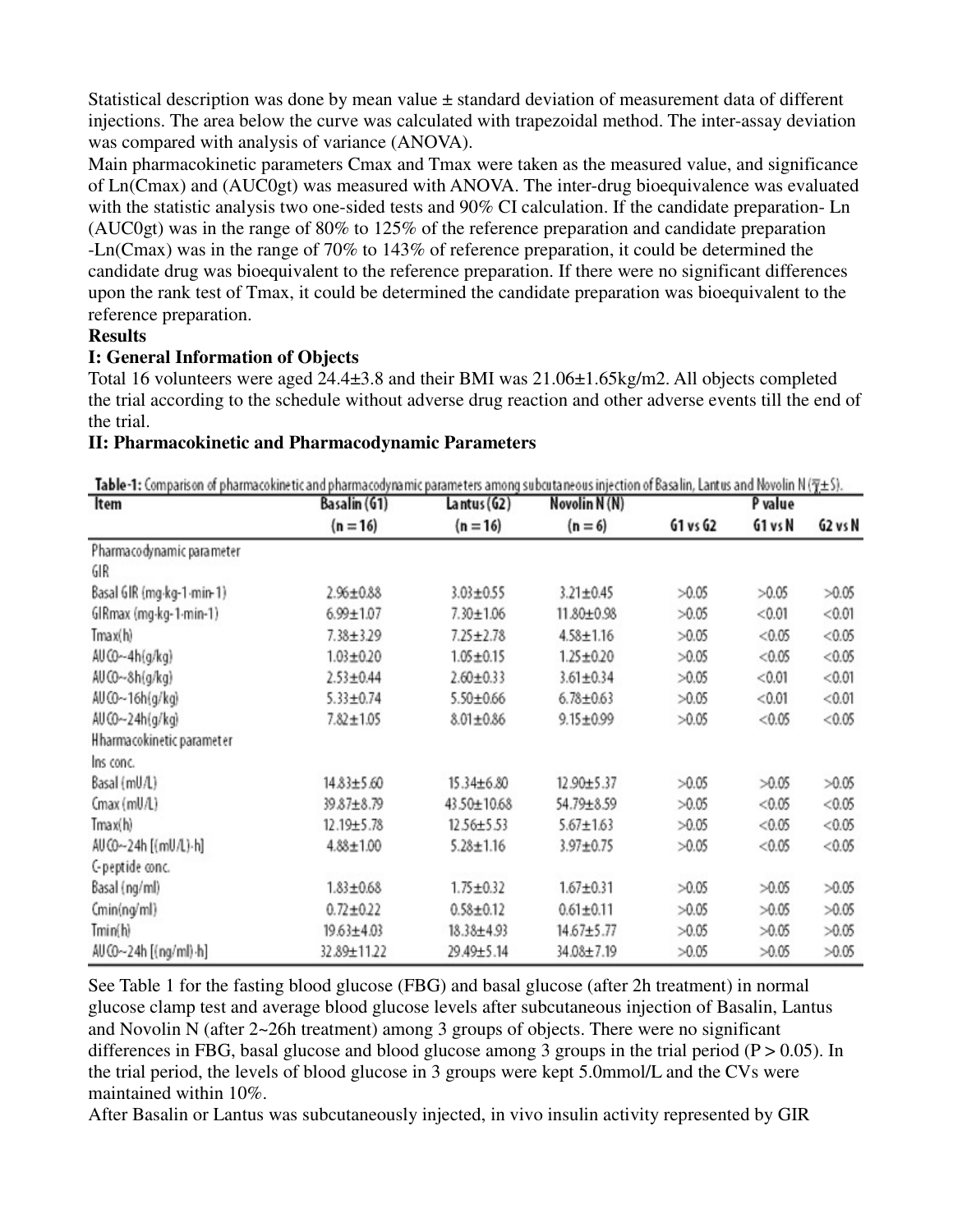reached a higher plateau within 4 hours and then kept stable over 24h study period without pronounced peak in metabolic activity. After Novolin N was subcutaneously injected, GIR reached pronounced peak at 4~8 h treatment and then slowly decreased till basal value at the end of 24h study, lower than that Basalin or Lantus group, but the difference between 2 groups had no statistical significance ( $P >$ 0.05) (Fig. 1).



**Figure-1:** GIR Curve after subcutaneous injection of Basalin<sup>®</sup>, Lantus<sup>®</sup> or Novolin<sup>®</sup> N. The maximum glucose infusion rate (GIRmax) of Basalin or Lantus group was significantly lower than that of Novolin N group ( $P < 0.05$ ), the time to reach GIRmax (Tmax) was also significantly behind Novolin N group  $(P < 0.05)$  (Table 1).

The areas under GIR curves of Basalin or Lantus group or Novolin N group were compared by time, it could be found that AUC0~4h was significantly higher than Basalin or Lantus group from the very beginning ( $P < 0.05$ ), similarly AUC0~8h, AUC0~16h and AUC0~24h ( $P < 0.05$ ). AUC over all study period had no significant difference between Basalin group and Lantus group.

Objects' plasma insulin concentration reached high level 2 hours after subcutaneous injection of Basalin or Lantus, then always kept high level in the subsequent 18 hours, just a little decreased within the last 4 hours but still above baseline. There was no significant difference between Basalin group and Lantus group in the maximum plasma insulin value (Cmax) and the time to reach the peak (Tmax) ( $P >$ 0.05). Novolin group objects' plasma insulin concentration reached the peak at 4~8h treatment, then slowly decreased to a little above baseline at 18~24h treatment (Fig. 2, Table 1).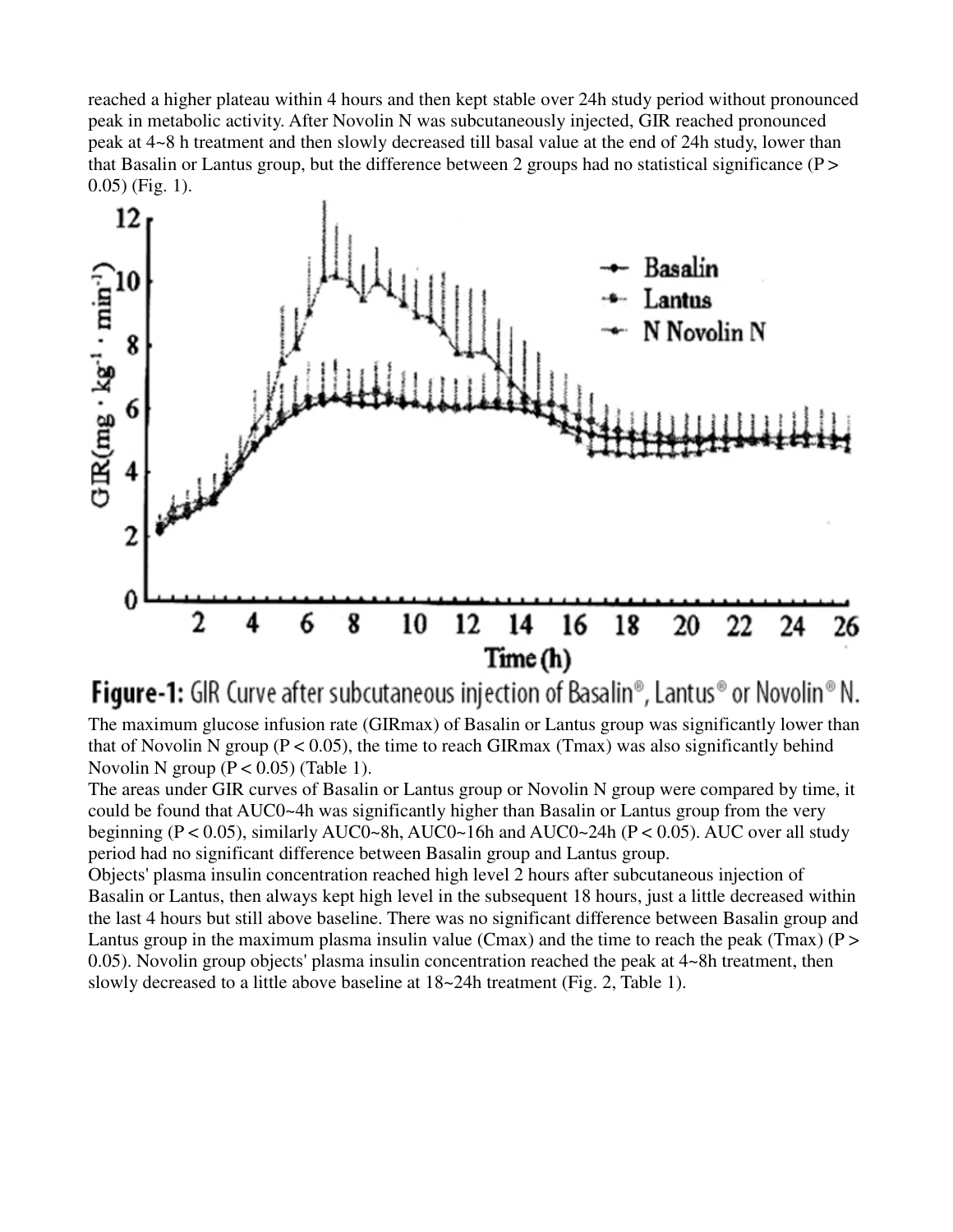

Novolin<sup>®</sup> N.

According to the measurement results of objects who were subcutaneously injected with Basalin, Lantus or Novolin N, C peptide concentration were decreased in 3 groups, without significant difference in the minimum C peptide concentration (Cmin) and the time to reach Cmin (Tmin) (Fig. 3, Table 1).



**Figure-3:** Plasma C peptide curve after subcutaneous injection of Basalin®, Lantus® or Novolin® N.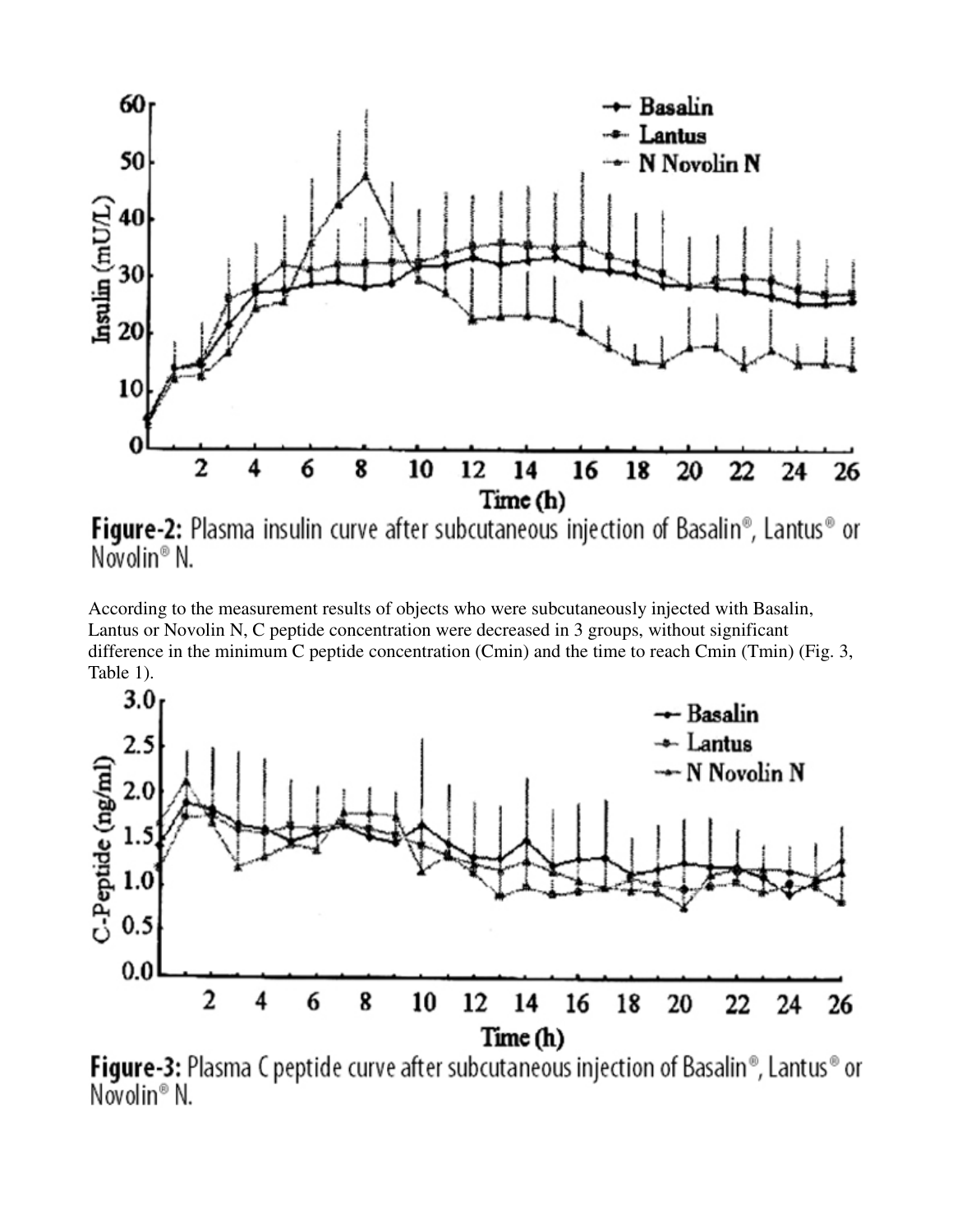# **IIII: Bioequivalent Evaluation of Basalin and Lantus**

Ln(AUC0~24h) and Ln(Cmax) were calculated according to the measured plasma insulin of 16 objects who were subcutaneously injected with Basalin and Lantus. The difference between these Basalin group and Lantus group had no statistical significance upon ANOVA of crossover study design  $(P >$ 0.05). According to two one-sided tests and 90% CI calculation, 90% CI of Ln(AUC0~24h) was in the range of 80%~125%, 90% CI of Ln(Cmax) was in the range of 70%~143% (Table 2).

| Pa ra meter  |      | tΗ   | $t1 - 0.05, 14$ | 90%CI        |
|--------------|------|------|-----------------|--------------|
| Ln(AUCo~24h) | 2.10 | 4.20 | 1.76            | 82.0%~105.2% |
| Ln(Gmax)     | 3.11 | 4.97 | 1.76            | 78.9%~107.7% |

Table-2: The bioequivalence of Basalin and Lantus.

Basalin vs Lantus.  $P > 0.05$ .

Upon the rank test of Tmax, the difference had no statistical significance  $(P > 0.05)$ . According to the above results, the candidate Basalin and the reference Lantus were bioequivalent.

## **Discussion**

The subcutaneously-injected insulin glargine had low dissolvability which made it form microsediment and slowly dissolve into monomer in blood. Its 24h insulin level was similar to basal insulin secreted by healthy human body. Therefore, it could stably and continuously decrease the level of blood glucose. Basalin had same active ingredients with the imported Lantus, and bioequivalent test was made in order to know well the characteristics of Basalin.

It is hard to study the pharmacokinetic property of insulin as a special drug due to the intervention of endogenous insulin in human body. The currently-used methods include using growth inhibitor inhibiting the secretion of endogenous insulin, or creating high exogenous insulin concentration to inhibit the secretion of endogenous insulin, or using T1DM patients lack of insulin as objects. All these methods have their limitations, such as growth inhibit may inhibit the secretion of hyperglycemia factor and affect subcutaneous blood circulation and insulin clearance; high exogenous insulin concentration created in trial may inhibit the secretion of endogenous insulin within a short term and it cannot do so over 26h trial; choosing T1DM patients lack of insulin as objects is easy to cause the glucose variance and affect their normal therapy. In some studies healthy volunteers are included as objects, and placebo group is added to eliminate the influence produced by the secretion of endogenous insulin. This extends the trial period. However, the result shows the pharmacokinetic property and trial result are not changed after the influence of control group is excluded. Therefore, no placebo group was set in this trial.

BECKMAN Coulter's Access Immunoassay System used in this trial had a high cross reaction rate in measuring insulin analog. The measured cross reaction rates standard insulin products of three different concentration were close to 90%, consistent with the trial requirement and similar to the reports of literatures. The measured insulin concentration might be used to calculate the pharmacokinetic parameter.

Considering the variance of drug absorption and clearance among different individuals and interindividual CV greater than intro-individual CV, this trial was designed according to self-cross control study. Sixteen health volunteers were included as objects and the normal glucose clamp technique was used in this trial. GIR to maintain objects' stable glucose after the subcutaneous injection of insulin was used as the index judging the metabolic activity of insulin, i.e., pharmacodynamic index with which different insulin preparations were compared for the bioequivalence. Self-cross study design and strictly-controlled trial conditions might reduce the influence of endogenous excretion of insulin to the most extent. In the trial process, the influence of endogenous insulin was observed through monitoring